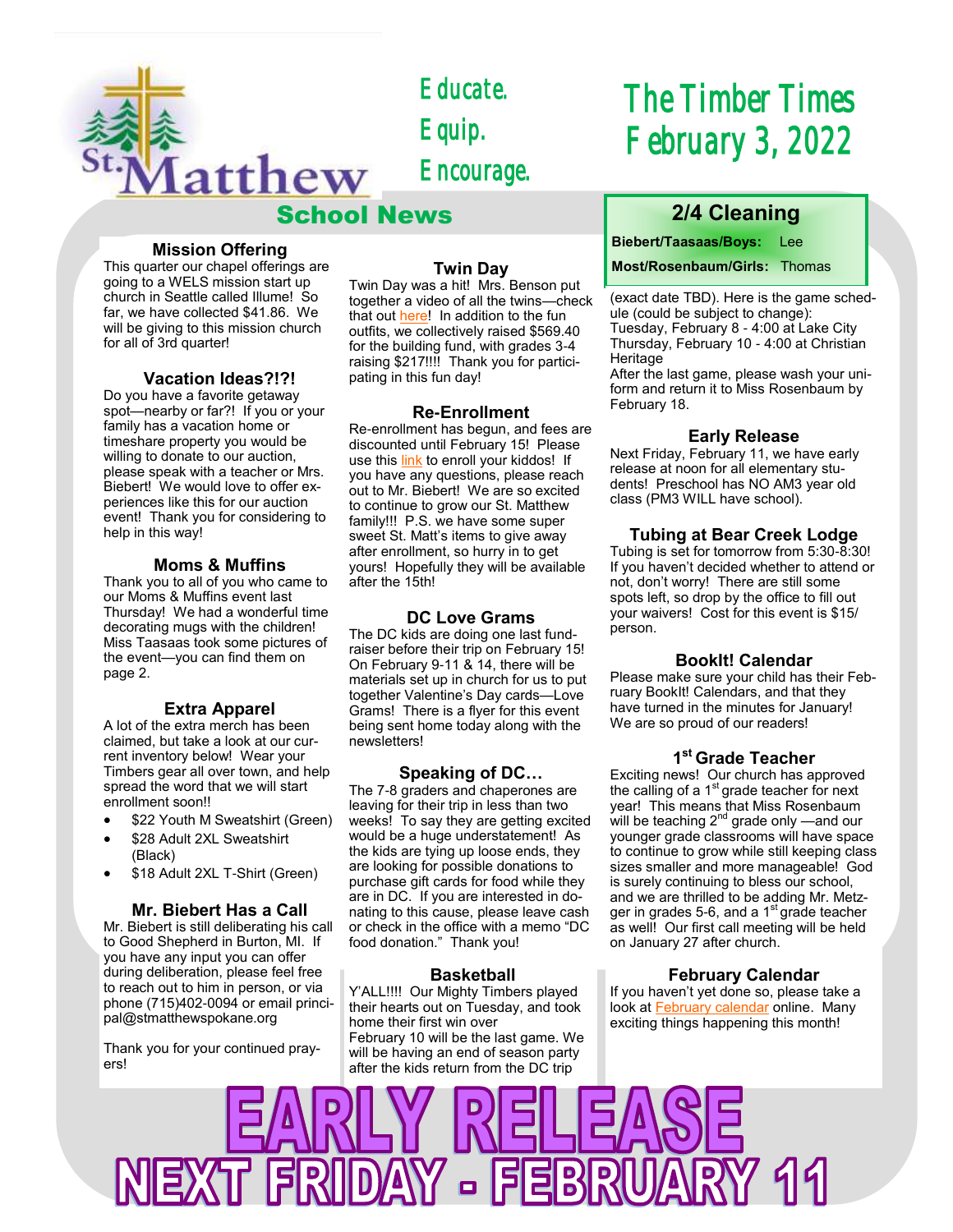

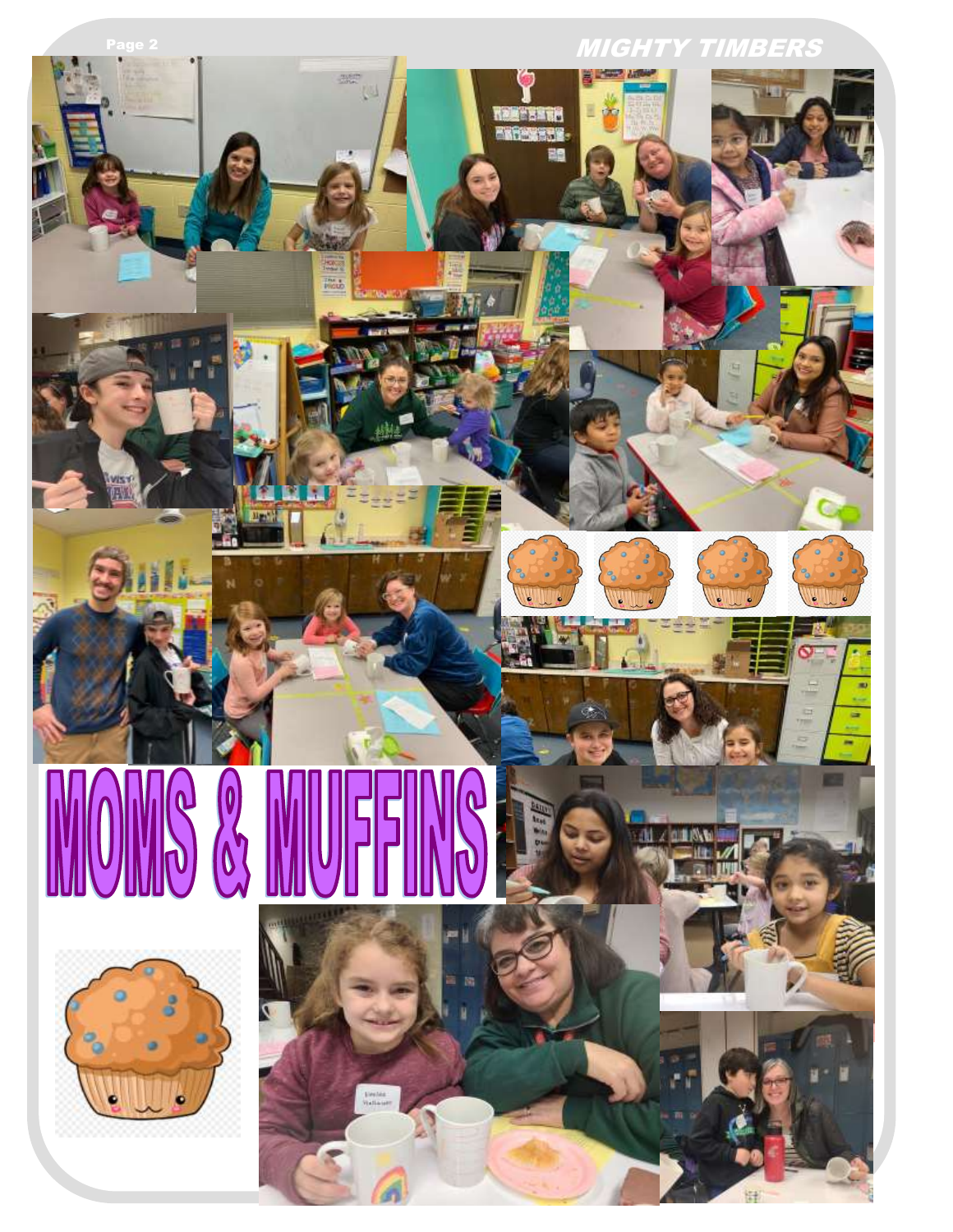## Classroom News

#### **Preschool News**

#### Miss Donna Lindsay(509.638.5361)

How can there be brand NEW centers again this week!!! Because we have a brand NEW theme this week: Farm and Farm Animals!! Our Drama Center now has a farmhouse and a barn that the children like to play with. We have farm pictures in our Art Center that the children can watercolor. The Science Center has puzzles that the children can match up the mommy and daddy animals with their babies. Our Listening Center has the book "Ten Grouchy Groundhogs. Okay, I know groundhogs aren't farm animals, but I couldn't resist!! We had fun celebrating Ground Hog Day on Wednesday. We made a headband and created a shadow craft. On Monday and Tuesday, we read the story "The Little Red Hen" and were able to retell the story during Center Time with a worksheet. But today and tomorrow will be the highlight of the entire week at preschool. We are having our Pajama Day, bringing our Pillows, eating Pancakes, and maybe even marching in a Parade during class time. Great week in preschool!!

These past few weeks, we have added SO many wonderful families to our preschool!! God truly has been blessing St. Matthew in such a beautiful way!! Nate Converse and Olivia Pinorini joined our afternoon 4's class, Remi Ludlow, Gideon Pinorini, Liam Shannon and Hudson Smith joined our afternoon 3's class and Teddy Webb joined our morning 3's class. Come and welcome these new families to our St. Matthew family!! These are some great new families to get to know!!

Our letter of the week next week is "Qq". Four year old classes, please bring a show 'n' tell item from home that begins with "Qq".

Our bible verse that we will memorize in preschool is Mark 16:15 "Preach the good news."

No morning preschool on Friday, February 11. I will be working on building our curriculum that morning. Afternoon preschool will still be in session.

Please watch for our Valentine's Day Party signup sheet. It will be on my red cabinet when entering the classroom.

A list of classmates' names was sent home this week if your child would like to give his/her friend a Valentine during our party. We will be creating our Valentine boxes next week, so if you haven't brought in your cereal box, please do so ASAP!! We could use extra ones, also, if you have more.

Have a fantastic weekend with your family, get plenty of sleep and stay healthy!!

#### **Kindergarten News**

#### Miss Rachel Taasaas (360.271.5201)

- Read 20 minutes each night with your child. They need to hear what a fluent reader sounds like as well as be reading to you. Add minutes to the Book it calendar. The January calendar should have been brought back by now.
- This week we have been working on the –an word family. Our new sight words are: saw, said, eat.
- Growth Mindset Affirmation of the Week: I have grit!

#### **Memory Work**

**February 10-** Every good and perfect gift is from above, coming down from the Father of the heavenly lights, who does not change like shifting shadows. James 1:17

#### **100th Day and Valentine's Day**

A note was sent home last week about these 2 special days. Please let me know if you have any questions.

#### **Used crayons**

If you have any broken crayons at home that you would be willing to donate I would love to have them! We will be making our own crayons for Valentine's Day and I need some extra crayons please. Bring them in anytime next week. I still need crayons if you have them.

#### **Auction**

A sign up sheet was put up on Monday. Please make sure you sign up for something otherwise I will assign you an item.

#### **Lunch**

Please send plastic utensils with your child to school I do not keep extras. Also if you send anything in a plastic bag that needs to be heated up please provide a napkin or paper plate. Thank you!

**1st-2nd Grade News**

Miss Erika Rosenbaum (269.326.5437)

#### **Memory Work/ Christlight**

- 2/8 1 John 4:19
- 2/10 Psalm 103:1
- New colored sheet: Please read the Bible stories from this week with your child this weekend and sign and return the YEL-LOW sheet.

#### **1st Grade Homework**

- Purple bookmark (Theme 6 Week 1) will be due February 7.
- Lightning Words (Theme 6-2) will be due February 11. Please return or a free pass will be used.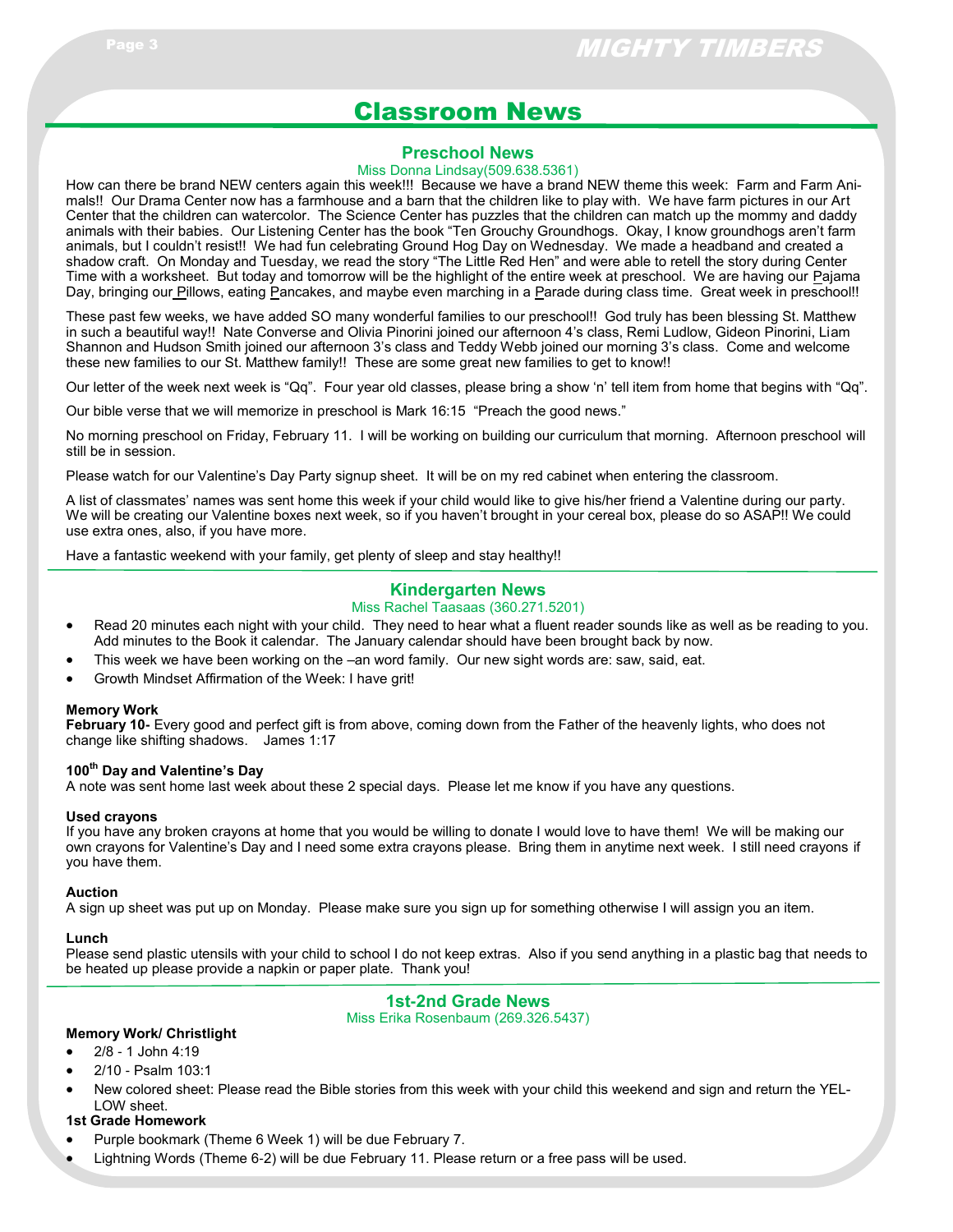- Spelling test will be on February 4. Next week we are working on words with long e )e, ee, ea). These are the words for next week: me, see, mean, feet, eat, he, maybe, sheep, now, there. Please help your child learn these words!
- Read 20 minutes a day. Make sure to be adding your minutes to the Book It calendar.

#### **2nd Grade Homework**

- Spelling test will be on February 4. Next week we are working on the silent letters wr and mb along with a few review words. These are the words for next week: wrist, wrap, write, wrench, climb, thumb, lamb, comb, first, does, goes, write. Please help your child practice spelling these words.
- Read 20 minutes a day. Make sure to be adding your minutes to the Book It calendar.

**Extra Notes**

- A February Book It calendar was sent home this week. Continue to add minutes to it as your child reads each day.
- Continue to work on your 100's day t-shirt as well as the Valentine's box as both those days are in the upcoming weeks. I can't wait to see them!
- Our class is going to be putting together a movie night and game night themed basket. In order to put those baskets together, we need a few things donated. Please see the church entryway for a sign-up list in the next week or so. If you have something you think would be a good addition to either of the baskets please let me know!
- If you haven't returned the report card envelope, please return it to me as soon as possible.

#### **3rd-4th Grade News**

#### Mrs. Michelle Most (832.212.9102)

**Reading** - We have begun reading two new books by Kate Di Camillo, Because of Winn-Dixie and The Tale of Despereaux. As we are reading each chapter, each group will be taking a look at literary terms and skills, such as sequencing, genre, context clues, vocabulary, and figurative language to state a few. So much learning from two great books!

**Read for 20 minutes at home** - I've changed up how we are doing the Read for 20 minutes. Two days a week (Monday and Wednesday) we are having D.E.A.R. time (Drop Everything And Read) in class and three days a week (Tuesday, Thursday, & Friday) the reading will be coming home along with a summary form to fill out and hand in on Monday and Wednesday mornings.

**Fluency -** We are really working hard on building our fluency. Fluency doesn't just include how fast we can read. Fluency also includes our voice inflection, pausing and stopping at the correct places, and also phrasing our reading correcting for better comprehension. Once every week to every other week, your child will bring home their sheet for you to listen to them read, mark any mistakes on the paper, and count up their words per minute as they read to you for 1 minute. Once finished then, they will answer the comprehension questions on the back side and then hand it in the next day at school.

#### **Extra Notes**

- **100th day of School -** Everyone should bring a snack that is 100 pieces of \_\_\_\_\_\_\_\_\_\_. (They will not be sharing). There is a sign up sheet in the classroom for a few of the supplies we need for the 100th day. Please stop by and sign up!
- **Valentines day mailbox and Party -** Don't forget to be working on the mailbox for our party. Please bring the mailboxes to school on Monday, February 14th. There is a sign up sheet in the classroom for a few of the items we would like for our Valentine's day party. Please stop by and sign up!
- **Assignment Notebook/Planner -** Please, please, please be sure you are checking and signing/initial your child's planner each night. This informs me that you saw what they had for homework and that it was finished and you saw it! This is one of the best ways to communicate with me also if something is taking too long with your child's homework or if there was a problem with an assignment if you can't speak with me in person the next day.
- **Handwriting Contest** The students have the opportunity to showcase their handwriting skills. A practice sheet has been sent home. We will be working on our final entry next week.
- **Report Cards** Report cards were sent home last Monday. I only have a few more to get out to families. If you have received your child's report card please return the envelope as soon as possible to use it for future report cards this year.
- **Memory Work Calendar -** February's memory work calendar was placed in their binders on Tuesday. Please let me know if you need another for at home.
- **Mark your Calendars - Grades 3-8 sing for church on Sunday, February 27 @ 10 AM.** This is a great opportunity to join us for worship and say thank you to the congregation for supporting your child's education here at St. Matthew.

Have a blessed week in the Lord!

#### **5th-8th Grade News**

#### Mr. Jacob Biebert (715.402.0094)

Thank you for all the participation in twin day this week! It was a fun little break to the week and also raised quite a bit of money towards the building of the school that is going on.

Here is next week's memory work:

Monday 2/7-1 Peter 5:7; Wednesday: 2/9-Romans 4:25; Thursday: 2/10-Give Me Strength, O Lord; Friday: 2/11-Deuteronomy 33:27a, Psalm 56:11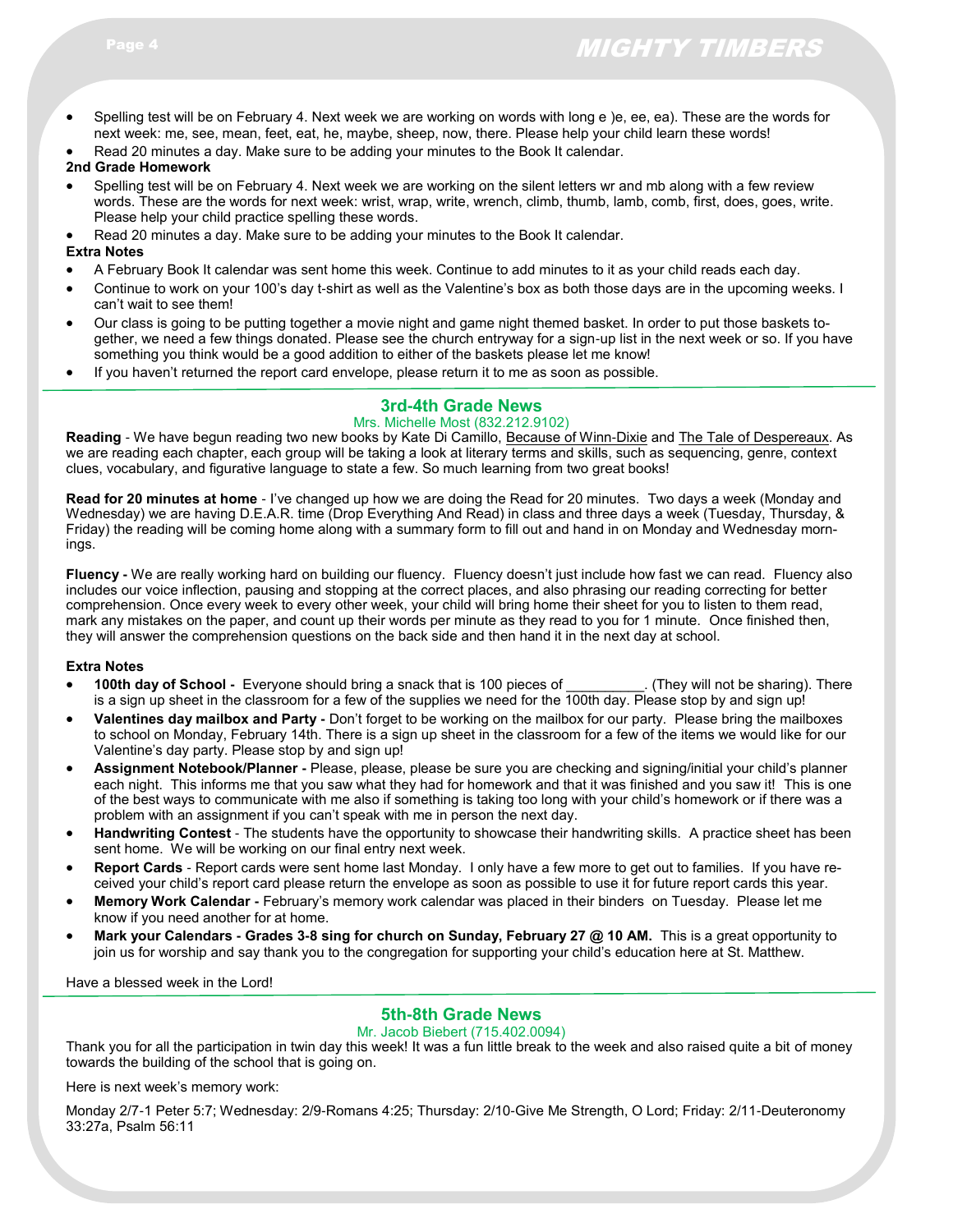The 5-6<sup>th</sup> graders did a lot of studying for their history test this week. We took our test on Thursday, and are ready to move on to bigger and better things. Next week we will start to dig into more of the life that took place in those colonies. We will be looking at the different colonies and their development and economy.

The 7-8<sup>th</sup> graders took their "test" on the Yakama treaty this week. They were asked to write a speech from the perspective of either the tribal leader or the tribe as a whole. The students did an excellent job laying out the details, emotion, and outlook of the tribe due to the signing of the treaty. We also took some time to learn a little bit more about Arlington National Cemetery since we will be seeing it in just a few weeks. It is amazing to me the preparation they put into everything with the understanding that you only have one chance to do it right. It would be great if we had that attitude with many things we do.

We continued to look at life this week. We continued to dig into both the characteristics of life and the needs of life. We did a few experiments/demonstrations to show the importance of respiration when it comes to life processes.

The kids voted and wanted to have a Valentine's party on February  $14<sup>th</sup>$ . The kids can bring valentines, candy, and a favorite game for this party. If you choose to participate, then please bring valentines for every student.

I hope to see you all at tubing on Friday night! It should be a fun night to get together and enjoy the snow and each other's company.